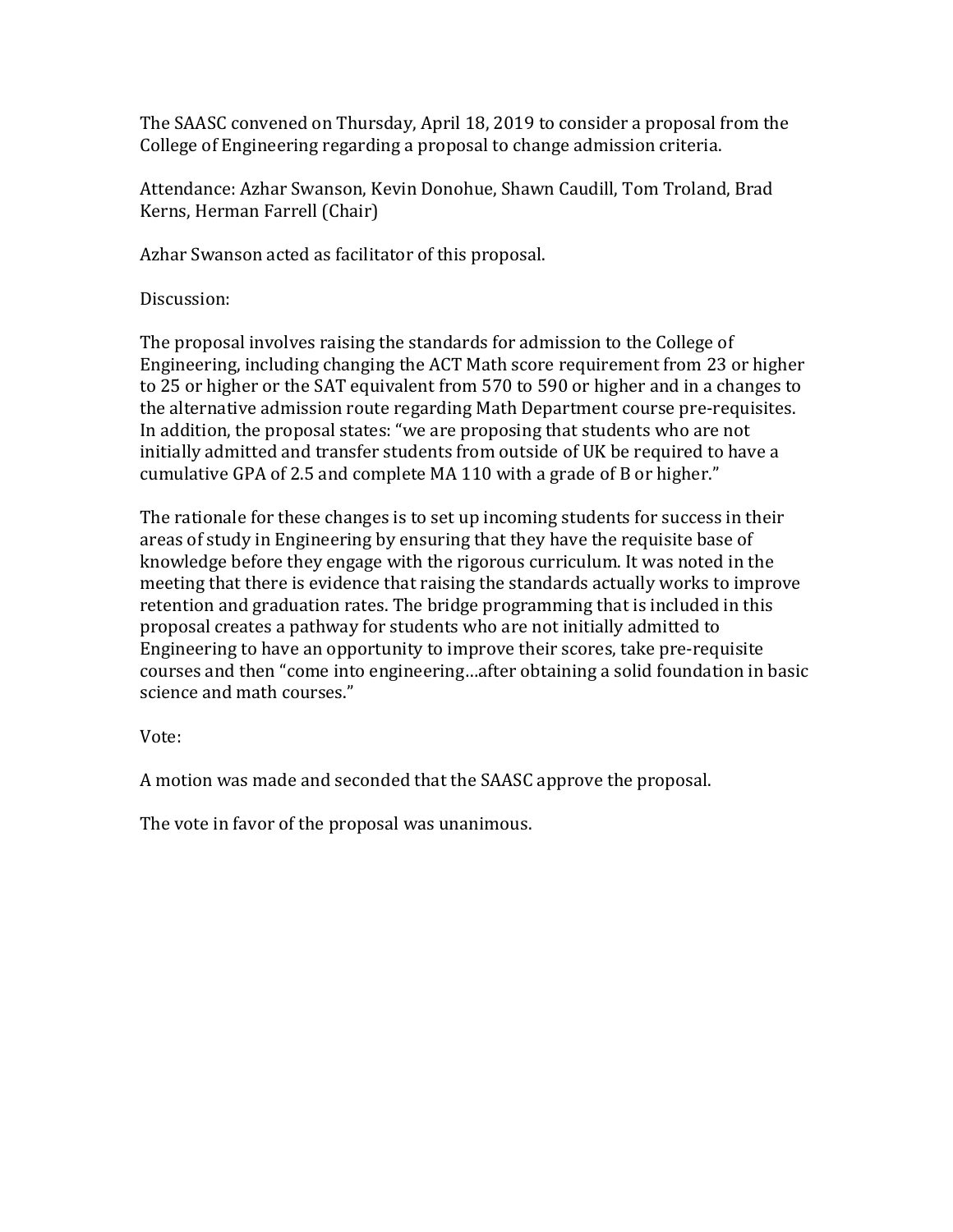# Proposal to Change Admission Criteria College of Engineering January 24, 2019

The College of Engineering submits this proposal to increase admission criteria into the preengineering disciplines. If approved, the new admission criteria will be applied beginning with the Fall, 2020 cohort.

The current admission criteria with proposed changes indicated in red are as follows;

To be accepted to the College of Engineering, high school students must have:

- An ACT math score of  $\frac{23}{25}$  or higher, or the SAT equivalent of  $\frac{570}{570}$  590 or higher.
- An unweighted high school GPA of 3.0 or higher.

For students who meet the high school GPA requirement but not the ACT or SAT requirement, alternative admission routes include:

- 1. 3 or above on the Calculus AB portion of the Advanced Placement Exam.
- 2. Eligibility to enter MA 110 based on the UK Proctored Math Department Placement Exam (61 percent or higher)
- 3. Completion of or the equivalent of MA 110 with a grade of C or higher.
- 4. Completion of or the equivalent of MA 109 and MA 112 with a grade of C or higher.

Students who are not initially admitted into the College of Engineering may apply at a later date as a transfer student.

To be accepted to the College of Engineering, transfer students must have a minimum cumulative college GPA of 2.5 and have completed MA 110 or its equivalent (or MA 109 and 112 or their equivalencies) with a grade of B or higher. Students who do not receive a B in these courses but who have completed calculus courses required in the Engineering curricula will be considered on a case-by-case basis.

Additionally, all students must meet the minimum Kentucky statewide academic readiness requirements for Reading and Writing to be admitted to the College of Engineering:

- Reading: Students must have an ACT Reading subscore of 20 or above (or SAT subscore of 26 or above in Critical Reading);
- English/Writing: Students must have an ACT English subscore of 18 or above (or SAT of 25 or above in Writing).
	- Students who do not meet the reading/ writing requirements will be required to take the ACCUPLACER exam and receive a score of 244 or better.
	- Students who do not meet the minimum score on the ACCUPLACER will be required to take APP courses (UK 120 for Reading and UK 130 for Writing) and can be considered for admission to the College of Engineering after successful completion of these courses.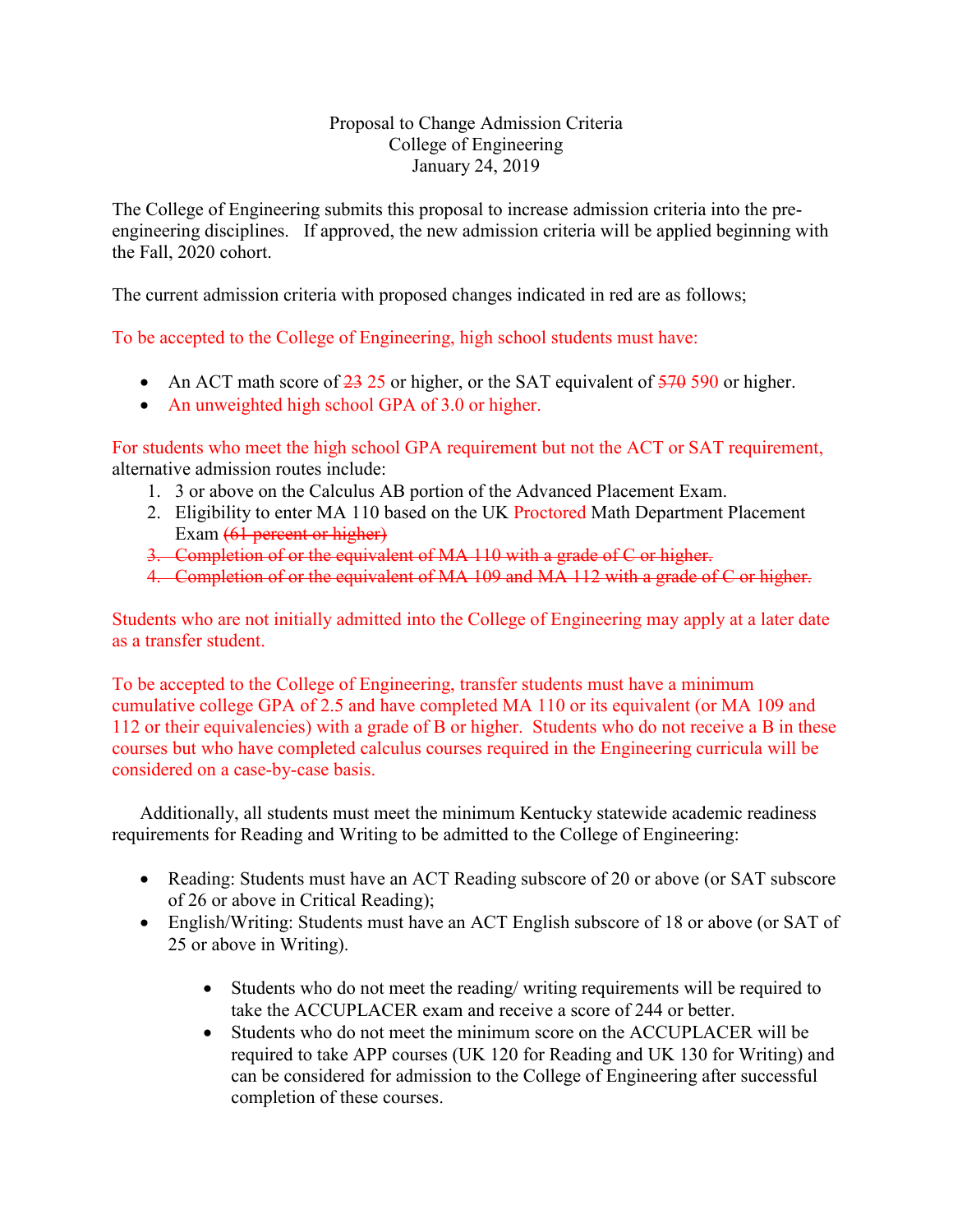### International Students

### Freshmen:

In addition to meeting the requirements above, international freshman applicants must have both the minimum ACT/SAT scores, and must also obtain a Test of English as a Foreign Language (TOEFL) score of 71 or above or an International English Language Testing System (IELTS) score of 6.0 or above. Students who received a TOEFL score of 71 but less than 100 (IELTS score of 6.0 but less than 7.5) will be admitted to the College of Engineering but will be required to participate in English for Academic Purposes (EAP).

If students do not meet the IELTS/TOEFL (6.0 or 71) or ACT/SAT requirements, they will be admitted to the College of Engineering after meeting the following criteria: attend ESL, meet EAP requirements, and complete the appropriate math class. They must retake the TOEFL and earn a minimum score of 71 or the IELTS and earn a minimum score of 6.0. Then they would apply for a change of major to Engineering.

## Transfer:

In addition to the alternative routes listed above requirements listed above, international transfer applicants must obtain a Test of English as a Foreign Language (TOEFL) score of 71 or above (527 paper-based); an International English Language Testing System (IELTS) score of 6.0 or above; or completion of the first and second English composition classes (e.g., ENG 101 and 102) from another US college, i.e., institution upon review. If students do not meet these requirements once they have completed UK's ESL program, they must retake the TOEFL and earn a minimum score of 71 or the IELTS and earn a minimum score of 6.0.

#### Rationale for Changes:

Currently, about 11% of the College's freshman cohort (approximately 80 students) are admitted with MA ACT scores less than 25. The College of Engineering has assessed the success of these students. The assessment shows that the  $3<sup>rd</sup>$  fall retention of students in the College of Engineering with a MA ACT score of less than 25 is approximately 36%. While a number of the students eventually leave Engineering and remain at the University, their 4-yr graduation rate is very low (19%) due to the time that they spend in engineering with no success. By the time they leave engineering their GPAs are low, some on probation and at risk of suspension. The 3<sup>rd</sup> fall retention rate in the College of Engineering of students with MA ACT scores of 25 and 26 increases to approximately 48%. The assessment also demonstrates that HS GPA is also a good indicator of success in Engineering. Students with a HS GPA between 2.5 and 2.9 are retained in the College at a rate of 23% where those with a HS GPA between 3.0 and 3.5 are retained in the College at a rate of 55%. *Based on this assessment, we believe that it is in the students' best interest to increase the admission criteria into the College of Engineering to a MA ACT of 25 and an unweighted HS GPA of 3.0.*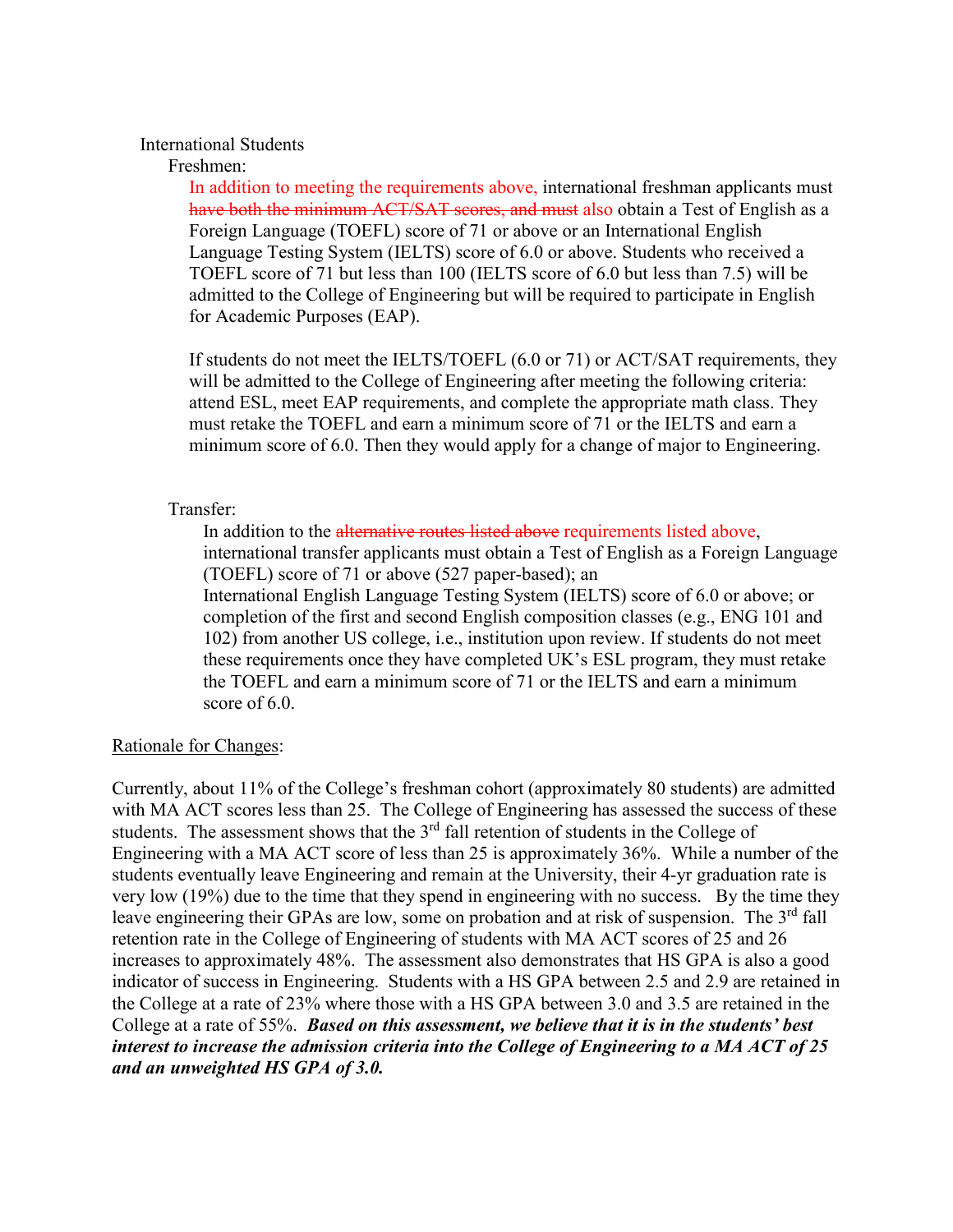Research also shows that a number of our benchmark/aspirant schools that publish their admission criteria currently have higher admission standards than UK College of Engineering. For example, University of Louisville admits students to engineering with a MA ACT of 25 and HS GPA of 3.0 or a MA ACT of 24 with a HS GPA of 3.5. University of Tennessee also requires a MA ACT of 25. They also use a success indicator score based on MA ACT and HS GPA. Based on their required score, a student with a MA ACT of 25 would be required to have a 3.5 HS GPA. While some schools do not have specific engineering admission criteria, they report higher average ACT scores and HS GPA's for students admitted into their Colleges.

As indicated in the admission criteria above, alternative methods for entering the College of Engineering are available. If students do not meet the MA ACT admission criteria but do have the required high school GPA, they can also be admitted based on scores on the Calculus AP exam or a proctored math placement exam. If they do not meet either of these alternative admission requirements, they must complete the MA 109 and MA 110 sequence prior to admission. With the current criteria, students are required to complete MA 110 with a grade of C or better. However, our assessment demonstrates that students with a lower MA ACT score who complete MA 110 with a C are not successful in Calculus 1 (MA 113). For example, of the students with a MA ACT of 24 who received a C in MA 110, 86% received a D, E or W grade in MA 113 whereas of the students with a MA ACT of 24 who received an A or B in MA 110, only 35% received a D, E or W grade in MA 113. In addition, all engineering students are required to have a cumulative GPA of 2.5 and a GPA of 2.5 in selected courses to move from their preengineering major to their engineering major (i.e. achieve engineering standing). *Therefore, we are proposing that students who are not initially admitted and transfer students from outside of UK be required to have a cumulative GPA of 2.5 and complete MA 110 with a grade of B or higher.* 

In collaboration with the College of Engineering and based on their own assessment, the UK Math Department will increase the pre-requisites for MA 110 from a MA ACT of 23 to a MA ACT of 25. This will further support the success of students in the math sequence by requiring students with these lower MA ACT scores to start in College Algebra (MA 109).

# Bridge Programming for Students Not Admitted to Engineering:

As previously mentioned, students who are not automatically admitted to Engineering can be admitted by meeting alternative admission criteria. It is anticipated that these students will go to Arts and Sciences in their Exploratory Program and complete MA 109 and MA 110 along with their general education courses. The College of Engineering will work with the advisors in Arts and Sciences to provide a clear pathway for these students. As part of this bridge program, students will be strongly encouraged to take UK 101 during their first semester and participate in an engineering student success class during their second semester. They will also be counseled on other career options in addition to engineering. *It is not uncommon for students who have been admitted to Engineering and fail, to continue in engineering without success regardless of advice to explore other majors. They re-take engineering classes and continue to lower their GPAs. This not only decreases morale but puts them at risk of probation or suspension and could delay their graduation. We believe it is better for these students to focus on their*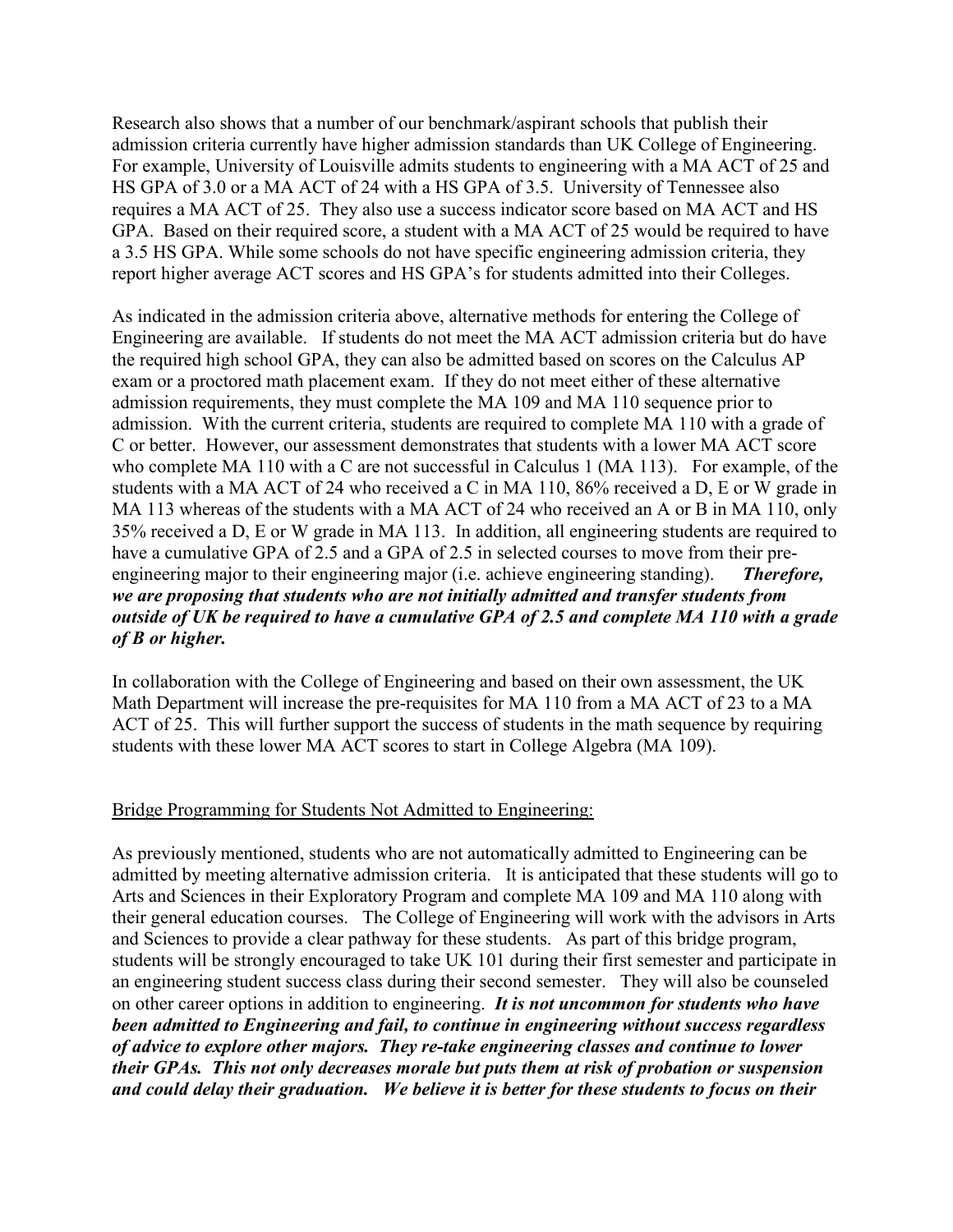*general education courses, improve their math skills, receive guidance and learn about career options and then come into engineering only after obtaining a solid foundation in basic science and math courses rather than starting them in the challenging engineering courses at the beginning and having them fail. We have no doubt this will retain these students at a higher rate at the University and improve their graduation rates.* 

Bridge Programming for Admitted Engineering Students Who Are Not Calculus Ready: Data shows that students who enter the College of Engineering with a MA ACT of 27 or greater (calculus ready) have a  $3<sup>rd</sup>$  fall retention rate of approximately 65%. We are working on a summer bridge program for students admitted to the College of Engineering but are not calculus ready (MA ACT of 25 and 26). These students will have the opportunity to live on campus the summer before their freshman year, take MA 110 in a small-class environment, and participate in formal programming related to student success. This will not only acclimate the students to campus but will also set them up to take MA 113 during their first fall semester which will hopefully improve their retention and graduation rates.